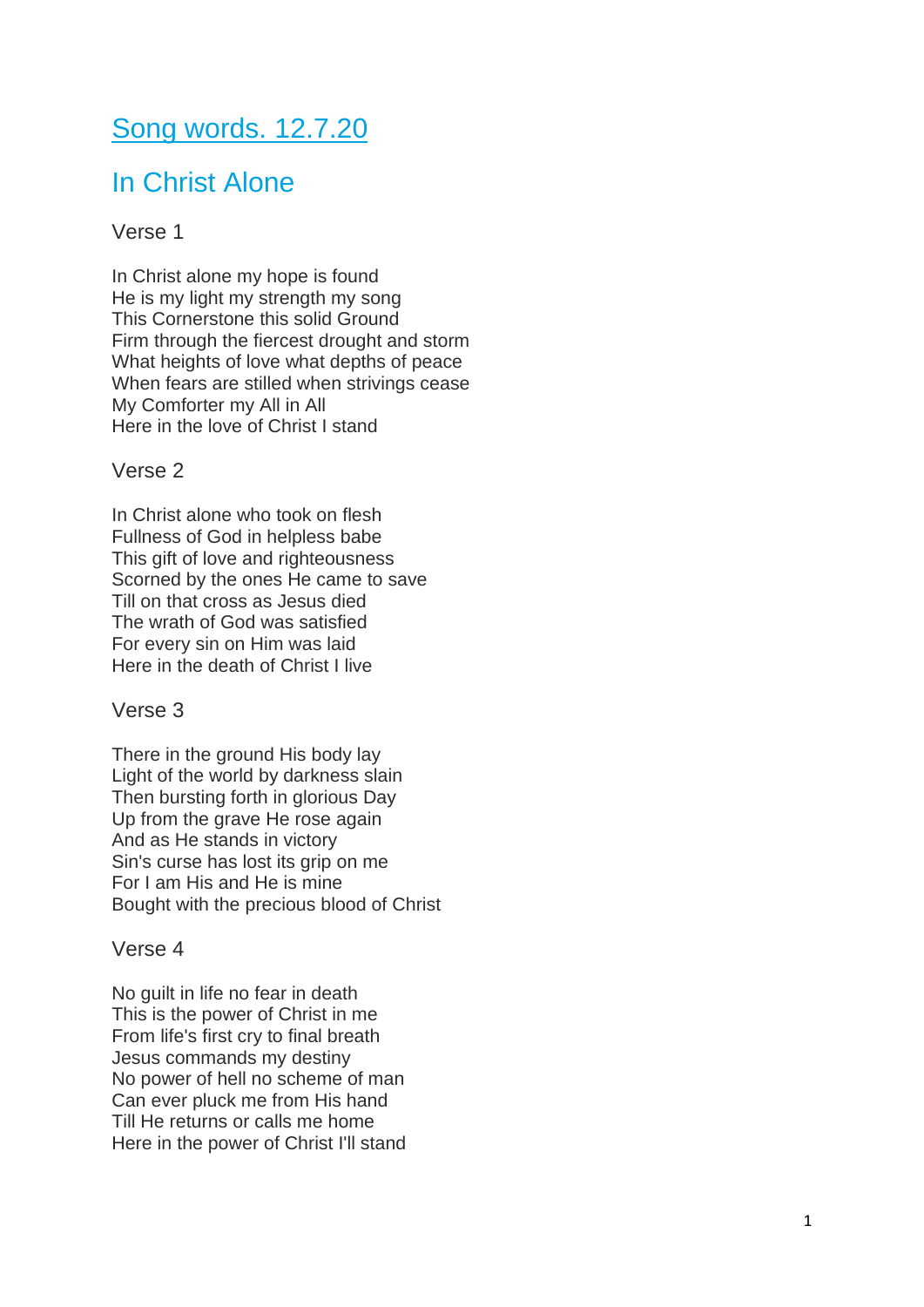CCLI Song # 3350395 Keith Getty | Stuart Townend © 2001 Thankyou Music (Admin. by Integrity Music)*.*  CCLI Licence No. 45277

# Psalm 23

### Verse 1

The Lord's my Shepherd I'll not want He makes me lie in pastures green He leads me by the still still waters His goodness restores my soul

#### **Chorus**

And I will trust in You alone And I will trust in You alone For Your endless mercy follows me Your goodness will lead me home

#### **Descant**

I will trust I will trust in You I will trust I will trust in You Endless mercy follows me Goodness will lead me home

#### Verse 2

He guides my ways in righteousness And He anoints my head with oil And my cup it overflows with joy I feast on His pure delights

#### Verse 3

And though I walk the darkest path I will not fear the evil one For You are with me And Your rod and staff Are the comfort I need to know

CCLI Song # 1585970 Stuart Townend © 1996 Thankyou Music (Admin. by Integrity Music) CCLI Licence No. 45277